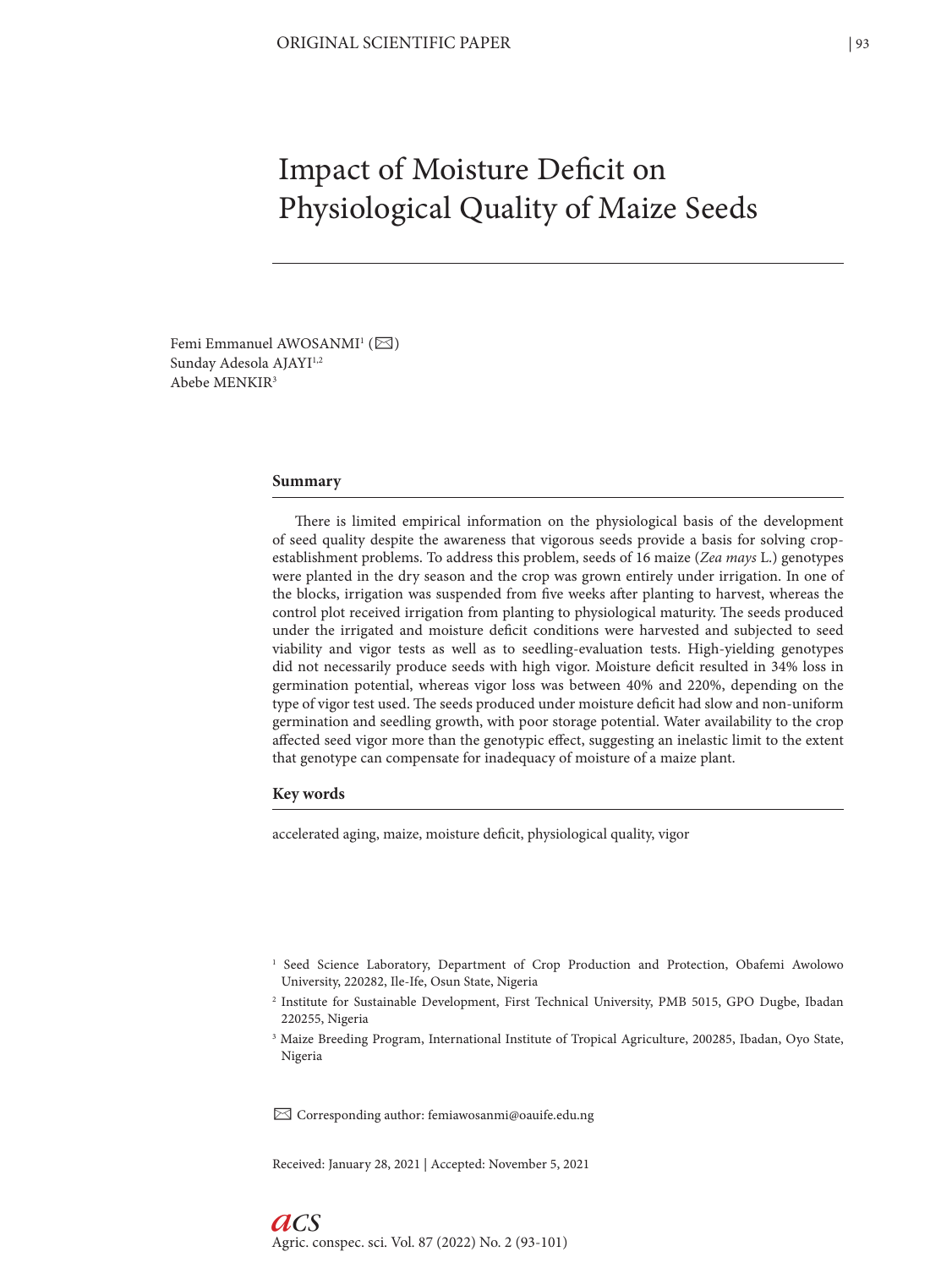## **Introduction**

Farming under rain-fed conditions is vulnerable to the effects of climate change. Empirical evidences suggest a negative impact of climate change on crop productivity in sub-Saharan Africa. Odjugo (2010) analyzed mean air temperatures recorded between 1901 and 2005 and reported that mean air temperature across Nigeria alone had steadily increased, especially since the 1970s. The results were corroborated by Oguntunde et al., (2012), who analyzed trends and variabilities in evaporation and other climatic variables at Ibadan (Nigeria) from 1973 to 2008 and concluded that Ibadan had experienced colder nights and warmer afternoons during the study period, i.e. almost four decades. The potential long-term implications of these changes for agricultural productivity warrant development of climate-smart agricultural systems and climate-resilient crops (McCarthy et al., 2011; Wollenberg et al., 2011; Neufeldt et al., 2011; Banga and Kang, 2014). Multiplication and distribution of seeds of climate-resilient crop varieties is the first step in improving such systems and in providing food security assurance because the success of all the subsequent stages in crop production is dependent on availability of high-quality seeds of adapted crop varieties.

Moisture deficit affects almost every developmental stage during maize growth. However, the most devastating effects of this stress occur during germination, establishment and flowering (Khayatnezhad et al., 2010; Queiroz et al., 2019). The effect of drought on seed quality is dependent on the developmental stage at which the plant encounters moisture deficit, mostly during the interval between pollination and physiological maturity (Bradford, 1994; Champolivier and Merrien, 1996). Also, the effect of drought on seed vigor will be the cumulative effects of moisture deficit on several physiological processes preceding seed formation, development and maturation. When moisture deficit occurs, the rate of photosynthesis is reduced (Siddique et al., 1999), thereby causing a reduction in the level of assimilates produced and eventually stored in the endosperm. Therefore, the endosperm, which contains primarily starch, becomes shrivelled, causing a reduction in seed size, weight and physiological quality (Quattar et al., 1987; Heatherly, 1993; Bradford, 1994). Awosanmi et al., (2016) reported that accumulation of assimilates terminated much earlier during seed development in moisture-stressed maize plants, which could have also been enhanced by high atmospheric temperature and evapotranspiration rate, leading to the production of smaller seeds. Zehtab-Salmasi et al., (2006) found a positive correlation between heavier seeds and seed vigor. In carrot (*Daucus carota* L.), water deficit enhanced seed quality by restricting the development of subsequent inflorescences and by a reduction in intra-plant competition for photosynthates and reserves (Steiner et al., 1990). In contrast, Smicklas et al., (1992) observed no effect on germination percentage, accelerated aging percentage or seedling axis dry weight when drought was imposed on soybean during flowering. According to Sinniah et al., (1998), terminal drought on rapid-cycling brassica (*Brassica campestris* [rapa] L.) resulted in the development of high seed quality. On the other hand, a reduction of both germinability and vigor of groundnut (*Arachis hypogea*) was reported by Dornbos and Mullen (1991).

Considering the predicted effect of climatic changes on crop production and food security, knowledge of the genotypic differences regarding vigor of maize seeds produced under drought is important to ensure selection of genotypes with consistent production of high-quality seeds to maintain good plant stand in marginal production environments. The objective of this study was therefore to investigate the effects of exposure of maize seeds of different genotypes from two contrasting moisture regimes on seed viability and vigor.

# **Materials and Methods**

Sixteen maize hybrids (Table 1), developed at the International Institute of Tropical Agriculture (IITA), Ibadan, were evaluated at Ikenne experiment station (latitude 60° 53' N, longitude 3° 42' E and altitude 60 m above sea level) in Nigeria. The genotypes were planted in a single 3 m row with 0.75 m between rows and 0.25 m between hills. Two seeds were planted in a hill and later thinned to one after emergence, to an approximate density of 53,333 plants per hectare. The experimental design was a splitplot arrangement (Main plot – Treatment; Sub-plot – Genotype) with three replications. The experimental fields in the station were flat and fairly uniform. Planting was done in the dry season and the crops were completely dependent on sprinkler irrigation. The field was divided into two blocks. The first block was watered adequately every week from planting till physiological maturity while irrigation was withdrawn five weeks after planting in the second block to impose moisture deficit.

**Table 1.** Pedigree of the maize genotypes evaluated under irrigated and moisture deficit conditions

| Genotype Code  | Pedigree                                    |
|----------------|---------------------------------------------|
| 1              | 9071/LATA-26-1-1-1-B-B                      |
| $\overline{2}$ | 9071/P43SRC9FS100-1-1-8#1-B1-13-B1-B-B      |
| 3              | 9071/CML373                                 |
| $\overline{4}$ | 9071/DT-SR-W-3-3-2-1-1-B-B-B-B-B            |
| 5              | 9071/1368xHIx4269-1x1368-4-1-B-B-B-B        |
| 6              | 9071/1368xHIx4269-1x1368-7-2-B-B-B-B        |
| 7              | 1368/Obantapa-33-5-1-B-B                    |
| 8              | 1368/(TZMI50xKU1414x501)-1-4-3-1-B-B        |
| 9              | 1368/(9071xBabamgoyo)-3-1-B-B               |
| 10             | 1368/EV8749-SR-25-1-B                       |
| 11             | 1368/LATA-26-1-1-1-B-B                      |
| 12             | 1368/DTPL-W-C7-S2-1-2-1-1-4-B-1             |
| 13             | $1368/ACR - 86 - 8 - 1 - 2 - 1 - 1 - B - 1$ |
| 14             | 1368/Tux-DT-STR-1-3-2-2-1-1-1-1             |
| 15             | Oba Super 1                                 |
| 16             | Oba 98                                      |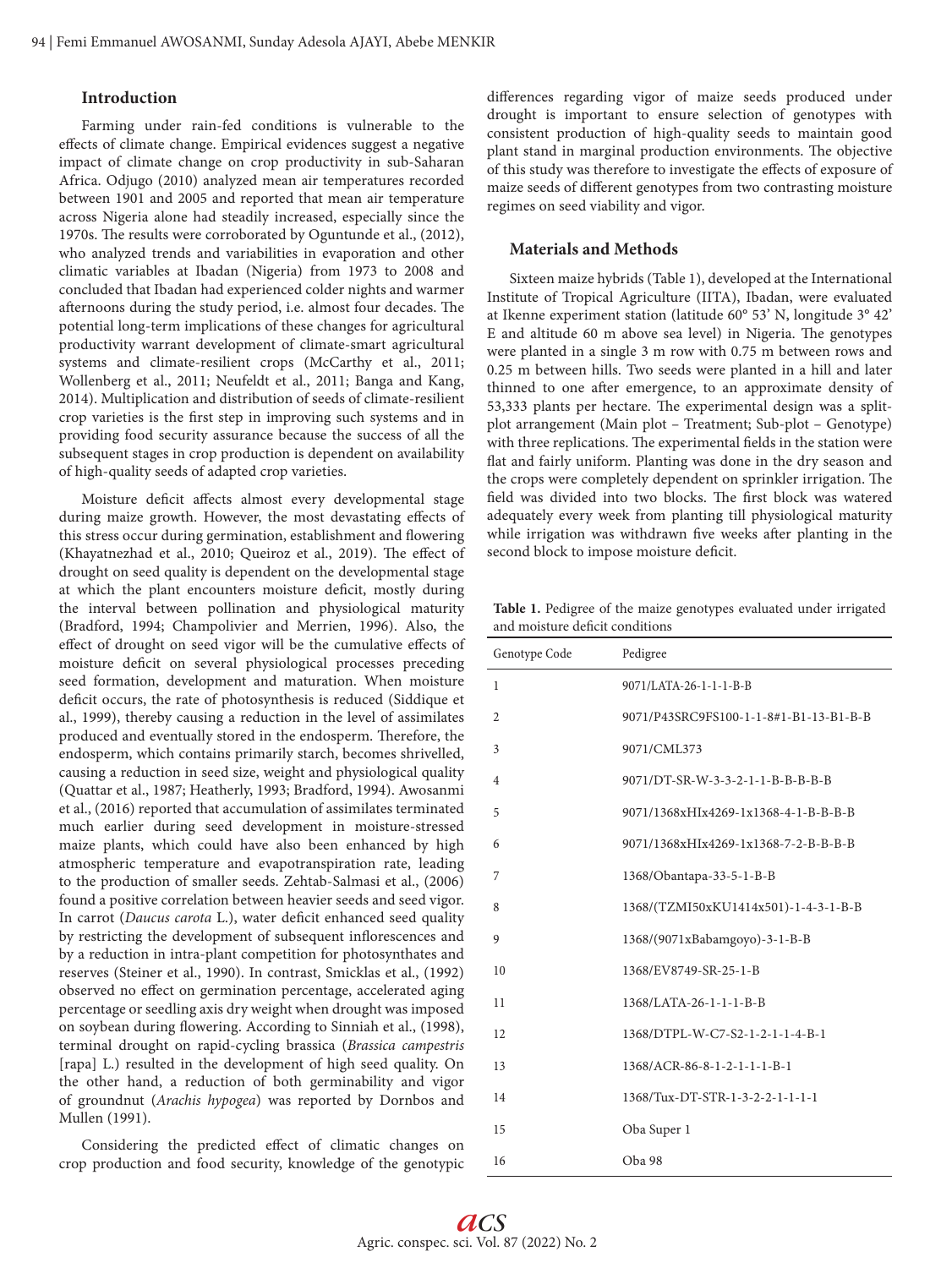Weeds were controlled by applying both paraquat and atrazine at the rate of 5 L ha-1 of each formulation. NPK compound fertilizer at the rate of 60 kg N, 60 kg P and 60 kg K per ha was applied four weeks after planting.

Harvested seeds from both plots were subjected to viability and vigor tests as follows:

Standard germination test: The standard germination test was conducted for each maize genotype with 400 seeds tested in four equal replicates on moistened, sterilized sand for 7 days in plastic bowls. Germination counts were taken daily from the 4<sup>th</sup> to the 7<sup>th</sup> day after sowing (DAS). Germination was assessed as percentage of seeds producing normal seedlings as defined by ISTA (2018) rules as follows:

$$
Germanation \text{ Percentage } (GPT) = \frac{100 \times Number \text{ of seedlings that emerged} \text{7DAS}}{\text{Total number of seeds planted}}
$$

Germination index was also calculated as proposed by Fakorede and Agbana (1983):

Germination Index (GI) =  $\frac{\Sigma((number \ of \ plants \ that \ emerged \ in \ a \ day) \times (DAS)}{Total \ number \ of \ plants \ that \ emerged \ on \ the \ 7th \ day}$ 

Evaluation of seedling traits: One out of every 10 normal seedlings, that is, 10% of the total number of normal seedlings, in each replicate, at the final germination count, was used to obtain data on the following seedling-vigor parameters:

*Seedling shoot length (SLT)*: The length from the base of the plant to the node bearing the first leaf was measured and expressed in cm.

*Number of roots (RNO)*: This was the number of roots on each seedling.

*Root length* (*RLT)*: This was the length of the primary root measured in cm.

Accelerated aging test: Fifty seeds of each genotype in four replicates were weighed and placed in wire mesh suspended over 40 ml distilled water in accelerated-aging boxes. Aging of the seeds was done by placing the aging boxes in an accelerated aging chamber set at 43 °C for 72 h. Standard germination test was then conducted with the aged seeds, as described above. Accelerated aging germination percentage (AAT) and accelerated aging index (AAI) were calculated by substituting the germination counts after accelerated aging into the formula for germination percentage and germination index given above, respectively.

Bulk conductivity test: Four replicates of 50 pre-weighed seeds from each genotype were soaked for 24 h in 100 mL distilled water in 200 mL conical flasks covered with aluminium foil to prevent contamination. The flasks were shaken intermittently. The conductivity of water was first measured using a flask with 100 ml distilled water without seeds. This conductivity was measured using a conductivity meter (Mettler Toledo Mc 126, GmbH Schwerzenbach, Switzerland), and expressed as  $\mu$ Scm<sup>-1</sup>g<sup>-1</sup>:

Bulk conductivity =  $\frac{Conductivity \ for \ each \ flask - conductivity \ of \ distilled \ water}{Drv \ weight \ (a) \ of \ seed \ sample \ for \ each \ flask}$  $Dry$  weight  $(g)$  of seed sample for each flask

Ranking of genotype means across all vigor tests was done to identify stable, adapted and outstanding genotypes. The stability of the genotypes across the vigor tests was evaluated using a vigor index (VI), which was calculated as an average performance in each of the tests across treatments, as shown below:

$$
VI = \frac{(GPCT + AAT + COND \, (*)}{3}
$$

where GPCT = Germination percentage, AAT = Accelerated aging germination percentage, COND = Bulk conductivity. The higher the VI, the more stable the genotype.

Conductivity values were converted to % as follows:

$$
COND (%) = 100 X (\frac{^{30-COND}}{^{30}})
$$

 Given that lower conductivity values indicate higher quality, the factor 30 was used on the basis of the interpretation of conductivity values in relation to field emergence, as suggested by Hampton and TeKrony (1995). Therefore, seedlots with conductivity values greater than 30  $\mu$ Scm<sup>-1</sup>g<sup>-1</sup> were regarded as not suitable for sowing, especially under adverse field conditions.

### **Statistical Analysis**

The data were subjected to analysis of variance using the General Linear Model procedure of SAS version 9.1 (SAS 2003). The means of the genotypes for the vigor tests were determined for both treatments and compared. Stepwise multiple regression analysis was also carried out.

#### **Results**

Mean square attributable to genotypes was significant (*P* < 0.01) for all the parameters, except number of roots (Table 2). In addition, the treatment (moisture level) significantly affected all the parameters measured, except germination index, number of roots and root length. The genotype  $\times$  treatment interaction was significant for all the parameters, except germination index and amount of water imbibed during the aging process (WIA). Moisture deficit significantly reduced standard germination percentage by 34%, accelerated aging germination percentage by 40% and amount of water imbibed during the aging process by 34%, whereas it significantly increased accelerated aging index (AAI) by 7% and bulk conductivity by 220% (Table 3).

When expressed as a percentage of the total sum of squares, the contribution of genotype to the observed variability was greater than that of the treatment (the moisture condition of the mother plant) for germination index, accelerated aging germination index and the seedling traits (Table 4). On the other hand, the treatment contributed more to the observed variability in standard germination and accelerated aging germination percentages, bulk conductivity and the amount of water imbibed during accelerated aging. The contribution of the interaction effect was moderately high for the seedling traits. Generally, the proportions of the observed variations that were not accounted for by the sources of variation, that is, error, were very high for all traits, except for the amount of water imbibed. Marked differences were detected among genotypes for all the characters measured under both fully irrigated and moisture deficit conditions and the genotypic differences were greater under moisture deficit than under irrigated condition (Table 5). Genotypes did not rank consistently across the three tests, namely, standard and accelerated aging germination and conductivity tests. Across the two conditions, the genotypic means for standard germination percentage ranged between 27% and 94%, whereas a larger range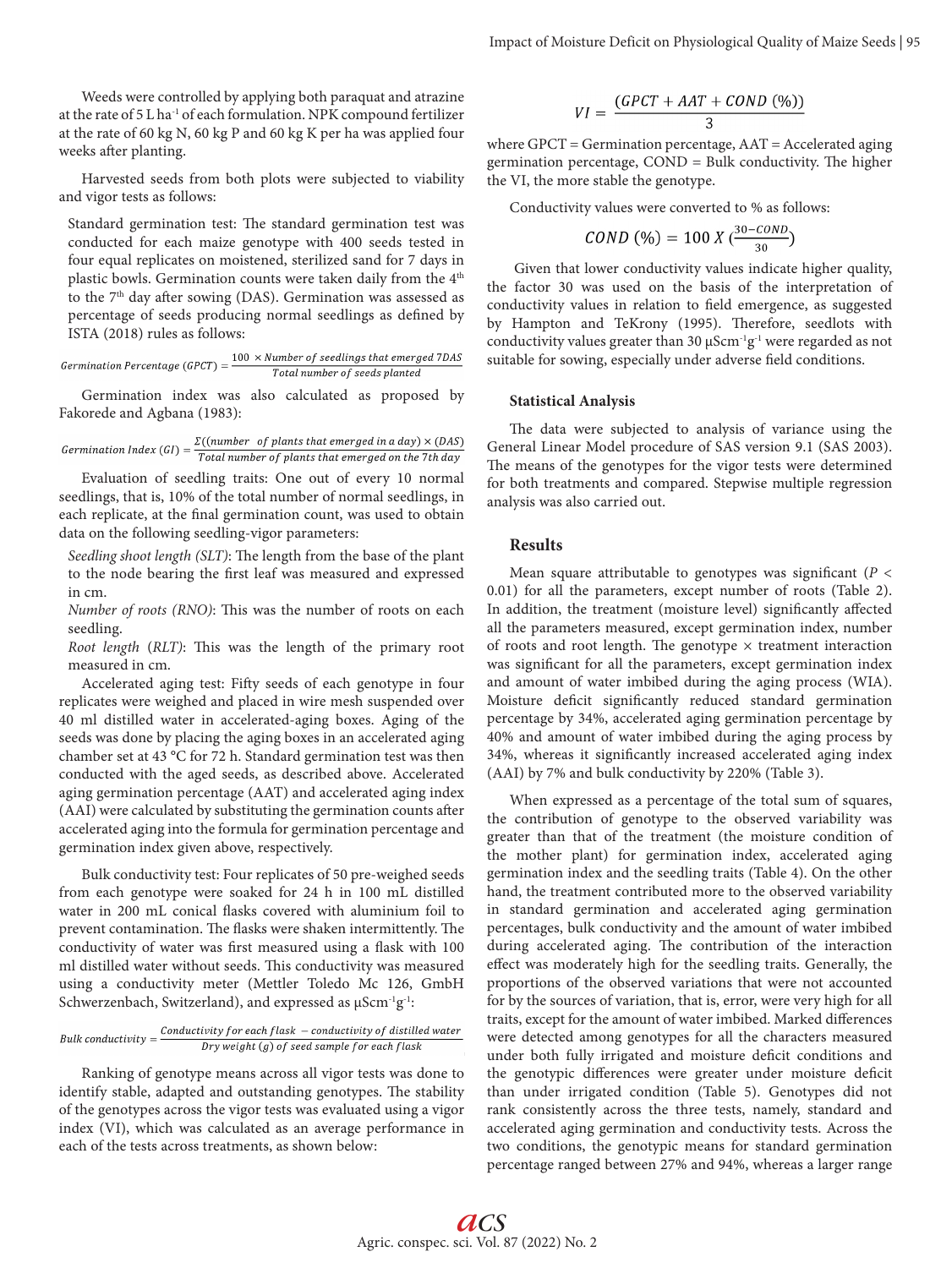| Table 2. Mean squares from the combined analysis of variance of maize vigor tests for irrigated and moisture deficit conditions |  |  |  |  |
|---------------------------------------------------------------------------------------------------------------------------------|--|--|--|--|
|---------------------------------------------------------------------------------------------------------------------------------|--|--|--|--|

| Tests       | Rep        | Treatment, | Error A    | Genotype          | G x T       | Error B    | C.V(%) | $R^2(% )$ |
|-------------|------------|------------|------------|-------------------|-------------|------------|--------|-----------|
|             | $(df = 3)$ | (T)        | $(df = 3)$ | $\left( G\right)$ | $(df = 15)$ | $(df= 90)$ |        |           |
|             |            | $(df = 1)$ |            | $(df = 15)$       |             |            |        |           |
| <b>GPCT</b> | 235.18     | 23331.09** | 766.69     | 1097.17**         | $513.45*$   | 266.39     | 25.38  | 65.06     |
| GI          | 0.27       | 0.08       | 0.33       | $0.50**$          | 0.17        | 0.14       | 8.10   | 43.24     |
| AAT         | 416.69     | 22889.74** | 40.15      | 887.23**          | 641.94**    | 246.29     | 27.94  | 68.70     |
| AAI         | 0.07       | $2.79**$   | 0.10       | $0.50**$          | $0.22**$    | 0.09       | 6.21   | 62.79     |
| <b>WIA</b>  | 0.00       | $27.35**$  | 0.37       | $0.18**$          | 0.07        | 0.04       | 9.74   | 87.03     |
| COND        | 33.12      | 4607.90**  | 31.88      | $41.42**$         | $33.45**$   | 16.03      | 35.27  | 79.51     |
| <b>RNO</b>  | 0.38       | 0.99       | 0.44       | 0.53              | $0.87*$     | 0.28       | 10.91  | 47.40     |
| <b>SLT</b>  | 0.56       | $8.30**$   | 0.77       | $2.38*$           | $3.47**$    | 0.86       | 10.23  | 58.79     |
| <b>RLT</b>  | $3.59**$   | 12.31      | 0.81       | $10.89**$         | $10.72**$   | 2.48       | 14.64  | 68.36     |

Note:

\*Significant at *P* < 0.05

\*\*Significant at *P* < 0.01

GPCT = Germination percentage

GI = Germination index

AAT = Accelerated aging germination percentage

AAI = Accelerated aging germination index

WIA = Amount of water imbibed during accelerated aging

COND = Conductivity value

RNO = Average number of roots per seedling

SLT = Seedling shoot length RLT = Root length

| Accelerated aging germination muex |  |  |  |
|------------------------------------|--|--|--|
|                                    |  |  |  |
|                                    |  |  |  |

| Table 3. Mean, range, standard deviation (SD) and percent variation in the mean of vigor tests performed on maize seeds produced under dif- |  |  |
|---------------------------------------------------------------------------------------------------------------------------------------------|--|--|
| ferent field moisture conditions                                                                                                            |  |  |

| Vigor       | Irrigated<br>Moisture deficit |       |       |           |       |      | Percent variation in the mean<br>of the two moisture conditions |           |        |
|-------------|-------------------------------|-------|-------|-----------|-------|------|-----------------------------------------------------------------|-----------|--------|
|             | Mean                          | Min.  | Max.  | <b>SD</b> | Mean  | Min. | Max.                                                            | <b>SD</b> |        |
| <b>GPCT</b> | 79.59                         | 36.67 | 98.00 | 15.05     | 52.49 | 4.00 | 93.00                                                           | 24.39     | 34.05  |
| GI          | 4.79                          | 4.23  | 5.84  | 0.33      | 4.73  | 4.00 | 6.44                                                            | 0.52      | 1.25   |
| AAT         | 68.79                         | 20.00 | 94.67 | 16.38     | 41.57 | 6.00 | 94.00                                                           | 21.95     | 39.57  |
| AAI         | 4.72                          | 4.08  | 5.52  | 0.36      | 5.03  | 4.17 | 6.16                                                            | 0.43      | 6.57   |
| WIA         | 2.79                          | 2.10  | 3.39  | 0.29      | 1.85  | 1.40 | 2.39                                                            | 0.23      | 33.69  |
| COND        | 5.51                          | 2.98  | 8.58  | 1.18      | 17.65 | 9.12 | 33.26                                                           | 6.55      | 220.33 |
| <b>RNO</b>  | 5.11                          | 3.67  | 6.33  | 0.55      | 4.81  | 3.67 | 6.00                                                            | 0.75      | 5.87   |
| <b>SLT</b>  | 8.89                          | 6.33  | 11.90 | 1.23      | 9.60  | 8.20 | 11.20                                                           | 1.04      | 7.99   |
| <b>RLT</b>  | 11.17                         | 7.03  | 17.63 | 2.34      | 9.92  | 6.80 | 12.80                                                           | 1.93      | 11.19  |

Note:

GPCT = Germination percentage

 $\operatorname{GI} = \operatorname{Germanation}$  index

AAT = Accelerated aging germination percentage

AAI = Accelerated aging germination index

WIA = Amount of water imbibed during accelerated aging

COND = Conductivity value

RNO = Average number of roots per seedling

SLT =Seedling shoot length

RLT = Root length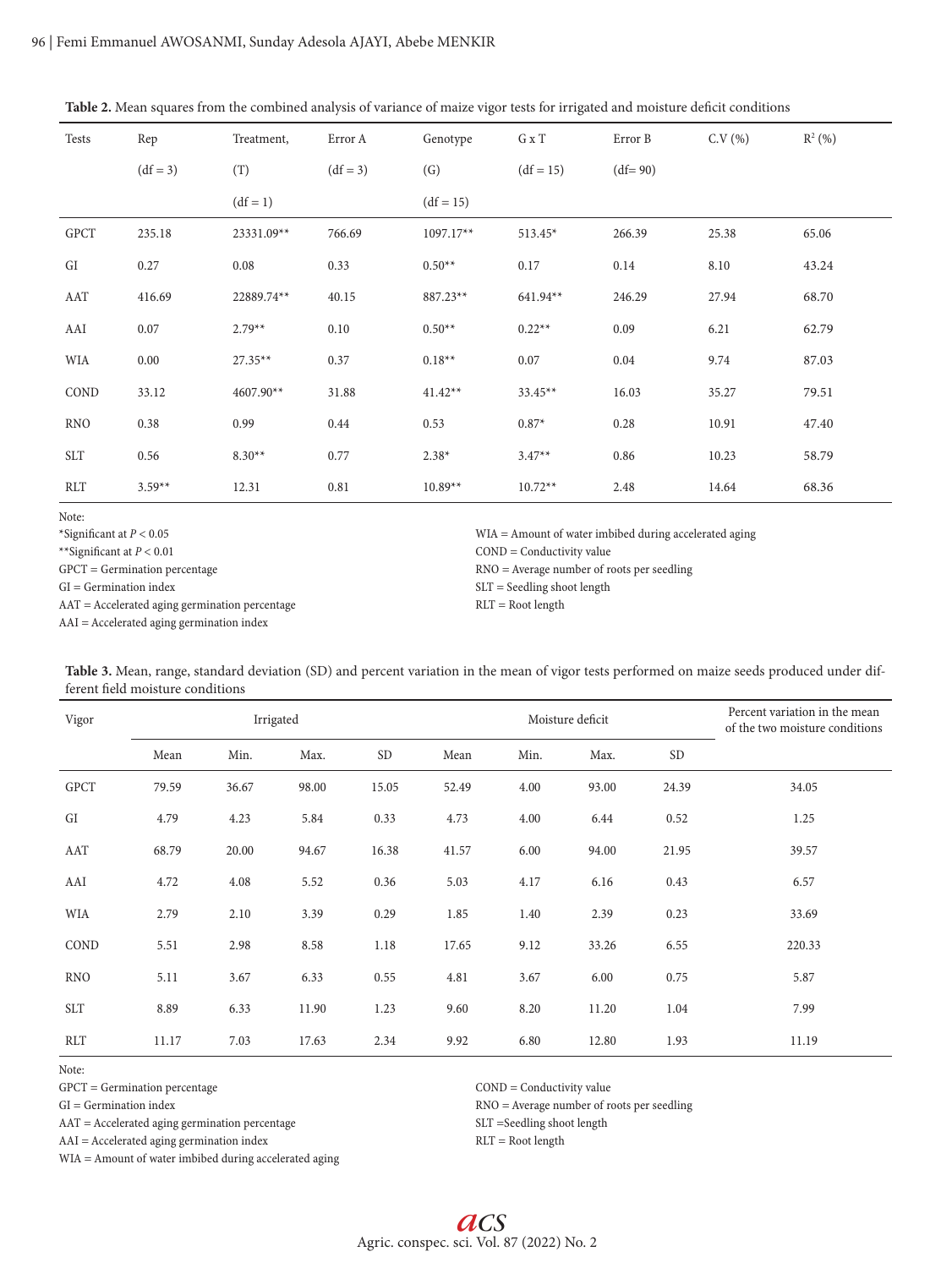**Table 4.** Percentage of relative contributions of the sources of variation to the total sum of squares

|             | Rep  | Treatment(T) | Error A | Genotype (G) | $G^*T$ | Error B |
|-------------|------|--------------|---------|--------------|--------|---------|
| <b>GPCT</b> | 0.96 | 31.67        | 3.12    | 22.34        | 10.45  | 31.82   |
| GI          | 3.41 | 0.32         | 4.15    | 31.60        | 10.85  | 52.60   |
| AAT         | 1.80 | 32.87        | 0.17    | 19.11        | 13.83  | 31.12   |
| AAI         | 0.96 | 12.46        | 1.33    | 33.51        | 14.72  | 35.88   |
| WIA         | 0.02 | 75.91        | 3.05    | 7.33         | 3.07   | 9.92    |
| COND        | 1.34 | 62.02        | 1.29    | 8.36         | 6.75   | 19.20   |
| <b>RNO</b>  | 3.60 | 3.08         | 4.12    | 25.07        | 21.78  | 46.64   |
| <b>SLT</b>  | 1.34 | 6.68         | 1.85    | 28.74        | 22.37  | 37.61   |
| <b>RLT</b>  | 2.42 | 2.81         | 0.55    | 36.73        | 19.29  | 30.07   |

Note:

GPCT = Germination percentage

GI = Germination index

AAT = Accelerated aging germination percentage

AAI = Accelerated aging germination index

WIA = Amount of water imbibed during accelerated aging

COND = Conductivity value

RNO = Average number of roots per seedling

SLT = Seedling shoot length

RLT = Root length

|  |  | Table 5. Performance of individual maize genotypes among vigor tests compared in the irrigated and moisture deficit conditions |
|--|--|--------------------------------------------------------------------------------------------------------------------------------|
|--|--|--------------------------------------------------------------------------------------------------------------------------------|

| ${\bf G}$      | <b>GPCTIR</b> | <b>GPCTMS</b> | <b>AATIR</b> | <b>AATMS</b> | <b>CONDIR</b> | CONDMS | V. I  | RANK             |
|----------------|---------------|---------------|--------------|--------------|---------------|--------|-------|------------------|
| $\mathbf{1}$   | 90.00         | 63.50         | 75.67        | 41.00        | 79.66         | 20.07  | 61.65 | $\boldsymbol{9}$ |
| $\overline{2}$ | 81.33         | 52.22         | 56.67        | 50.44        | 81.60         | 68.00  | 65.05 | 6                |
| $\overline{3}$ | 76.00         | 68.50         | 83.00        | 56.67        | 79.10         | 34.53  | 66.30 | $\overline{4}$   |
| $\overline{4}$ | 73.83         | 37.08         | 53.67        | 44.00        | 80.70         | 54.93  | 57.37 | 12               |
| 5              | 73.67         | 77.83         | 70.67        | 53.00        | 78.47         | 43.33  | 66.16 | $\sqrt{5}$       |
| 6              | 71.67         | 27.33         | 47.33        | 13.33        | 78.27         | 17.43  | 42.56 | 16               |
| 7              | 91.33         | 70.33         | 80.33        | 64.22        | 85.07         | 42.83  | 72.36 | $\sqrt{2}$       |
| $\,8\,$        | 93.00         | 79.00         | 62.00        | 70.00        | 85.40         | 59.90  | 74.88 | $\mathbf{1}$     |
| 9              | 82.00         | 42.67         | 71.33        | 21.67        | 82.00         | 18.30  | 53.00 | 14               |
| 10             | 70.50         | 37.83         | 54.67        | 44.33        | 80.60         | 37.13  | 54.18 | 13               |
| 11             | 94.17         | 30.50         | 90.00        | 26.33        | 88.13         | 41.47  | 61.77 | 8                |
| 12             | 68.17         | 41.83         | 74.67        | 39.00        | 80.63         | 52.17  | 59.41 | $10\,$           |
| 13             | 88.33         | 76.33         | 73.33        | 48.67        | 81.90         | 34.87  | 67.24 | $\mathfrak{Z}$   |
| 14             | 76.17         | 38.25         | 63.67        | 16.67        | 82.97         | 40.23  | 53.00 | 14               |
| 15             | 76.75         | 54.00         | 77.67        | 40.67        | 79.37         | 46.30  | 62.46 | $\boldsymbol{7}$ |
| $16\,$         | 66.58         | 39.00         | 66.00        | 43.00        | 82.20         | 53.80  | 58.43 | $11\,$           |

Note: GPCTIR = Germination percentage of the seeds from the irrigated plot; GPCTMS = Germination percentage of the seeds from the moisture deficit plot; AATIR = Accelerated aging germination percentage of the seeds from the irrigated plot; AATMS = Accelerated aging germination percentage of the seeds from the moisture deficit plot; CONDIR = Conductivity values of seeds from the irrigated plot; CONDMS = Conductivity values of seeds from the moisture deficit plot; V. I. = Vigor index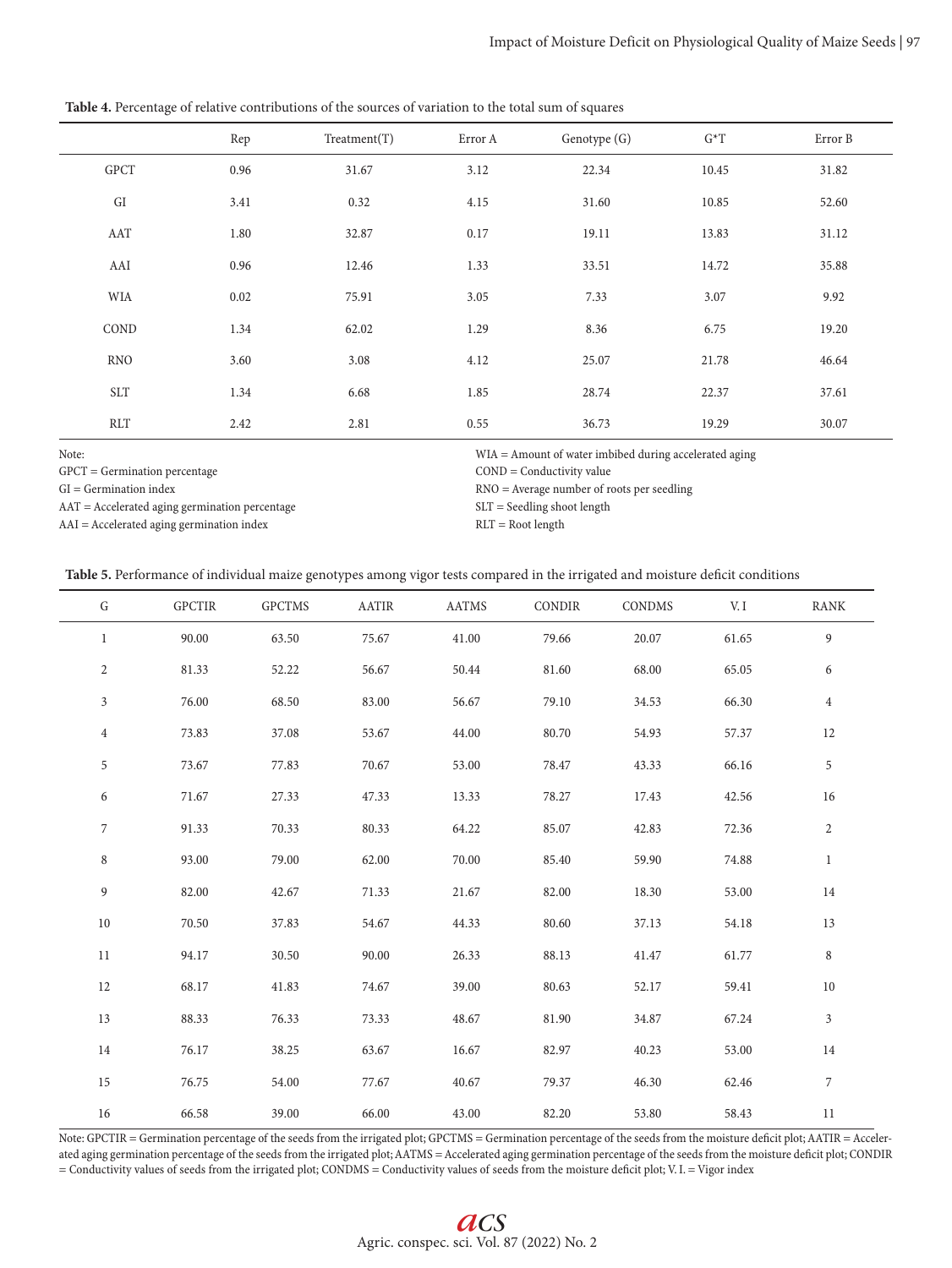was observed for accelerated aging germination percentage, which ranged from 13% to 90%. With the exception of genotypes 9071/ CML373, 1368/DTPL-W-C7-S2-1-2-1-1-4-B-1 and Oba Super 1, all genotypes had a higher standard germination percentage than accelerated aging germination percentage under irrigated condition, whereas genotypes 9071/DT-SR-W-3-3-2-1-1-B-B-B-B-B, 1368/EV8749-SR-25-1-B and Oba 98 had a higher standard germination percentage than accelerated aging germination percentage under moisture deficit condition. Genotypes 9071/ P43SRC9FS100-1-1-8#1-B1-13-B1-B-B and 9071/1368xHIx4269- 1x1368-7-2-B-B-B-B had the least (13.60%) and the widest (60.84%) variation in conductivity values between the irrigated

and moisture deficit conditions. This significantly contributed to their final ranking in vigor index.

Accelerated aging test was a good predictor for the ranking of the genotypes, as it accounted for 74% and 92% of the vigor tests to the vigor index, for the irrigated and moisture deficit conditions respectively (Table 6). Genotypes 1368/(9071xBabamgoyo)-3-1- B-B, 1368/LATA-26-1-1-1-B-B, 1368/EV8749-SR-25-1-B, 1368/ Tux-DT-STR-1-3-2-2-1-1-1-1 and 1368/ACR-86-8-1-2-1-1-1-B-1 ranked best across the two treatments with respect to seed yield, while genotypes 9071/P43SRC9FS100-1-1-8#1-B1-13-B1-B-B, 1368/(TZMI50xKU1414x501)-1-4-3-1-B-B, Oba Super 1, 9071/ LATA-26-1-1-1-B-B and 9071/CML373 ranked worst (Table 7).

**Table 6.** Stepwise multiple regression for the vigor tests in predicting the genotypic ranking under irrigated and moisture deficit conditions

| Step |            | Irrigated condition | Moisture – stress condition |                  |  |
|------|------------|---------------------|-----------------------------|------------------|--|
|      | Vigor Test | Partial R-square    | Vigor Test                  | Partial R-square |  |
| ı.   | AAT(%)     | $0.743***$          | AAT(%)                      | $0.918***$       |  |
| 2.   | $GPCT$ (%) | $0.246***$          | COND(%)                     | $0.026*$         |  |
| 3.   | COND(%)    | $0.011***$          | $GPCT - COND$ (%)           | $0.055***$       |  |

Note:

\*Significant at *P* < 0.05

\*\*\* Significant at *P* < 0.0001)

GPCT – Germination percentage

AAT – Accelerated aging germination percentage COND – Conductivity value

| Genotype<br>code | Well-watered | Rank           | Moisture-<br>$\rm stressed$ | Rank           | $\rm Rank$<br>Summation | Overall<br>Ranking | Rank Deviation<br>(% ) | Genotype Stability<br>Ranking |
|------------------|--------------|----------------|-----------------------------|----------------|-------------------------|--------------------|------------------------|-------------------------------|
| $\mathbf{1}$     | 6.82         | $\overline{4}$ | 1.25                        | 9              | 13                      | $\boldsymbol{7}$   | 76.92                  | $13\,$                        |
| $\sqrt{2}$       | $8.10\,$     | $\mathbf{1}$   | $1.14\,$                    | $11\,$         | $12\,$                  | $\sqrt{5}$         | 166.67                 | 16                            |
| $\mathfrak{Z}$   | 7.10         | $\overline{2}$ | $1.40\,$                    | $\overline{4}$ | 6                       | $\mathbf{1}$       | 66.67                  | $12\,$                        |
| $\,4\,$          | 6.39         | $\,8\,$        | 1.03                        | 13             | $21\,$                  | $12\,$             | 47.62                  | $11\,$                        |
| $\mathbf 5$      | 6.73         | 6              | 1.38                        | 5              | $11\,$                  | $\overline{4}$     | 18.18                  | 6                             |
| 6                | 6.81         | 5              | $1.26\,$                    | $\overline{7}$ | $12\,$                  | $\,$ 5 $\,$        | 33.33                  | $\,8\,$                       |
| $\boldsymbol{7}$ | 5.59         | $12\,$         | $1.25\,$                    | $\,8\,$        | $20\,$                  | $10\,$             | 40.00                  | $\overline{9}$                |
| 8                | 6.69         | $\overline{7}$ | 1.95                        | $\mathbf{1}$   | $\,8\,$                 | $\mathfrak{Z}$     | 150.00                 | 15                            |
| $\overline{9}$   | 6.85         | $\mathfrak{Z}$ | 1.43                        | $\mathfrak{Z}$ | 6                       | $\mathbf{1}$       | $\mathbf{0}$           | $\mathbf{1}$                  |
| $10\,$           | 5.06         | 15             | $0.55\,$                    | $16\,$         | $31\,$                  | 15                 | 6.45                   | 3                             |
| 11               | 6.20         | $10\,$         | $1.15\,$                    | $10\,$         | $20\,$                  | $10\,$             | $\boldsymbol{0}$       | $\mathbf{1}$                  |
| 12               | 6.24         | $\overline{9}$ | $1.37\,$                    | 6              | $15\,$                  | $\,8\,$            | 40.00                  | $\overline{9}$                |
| 13               | 5.15         | $14\,$         | $1.07\,$                    | $12\,$         | $26\,$                  | 14                 | 15.38                  | 5                             |
| 14               | 4.84         | $16\,$         | $0.57\,$                    | 15             | 31                      | 15                 | 6.45                   | $\mathfrak{Z}$                |
| 15               | 5.57         | 13             | $1.48\,$                    | $\overline{c}$ | $15\,$                  | $\,8\,$            | 146.67                 | $14\,$                        |
| 16               | 6.07         | 11             | 0.74                        | 14             | 25                      | 13                 | 24.00                  | $\boldsymbol{7}$              |

**Table 7.** Ranking of maize genotypes by seed yield (ton ha-1)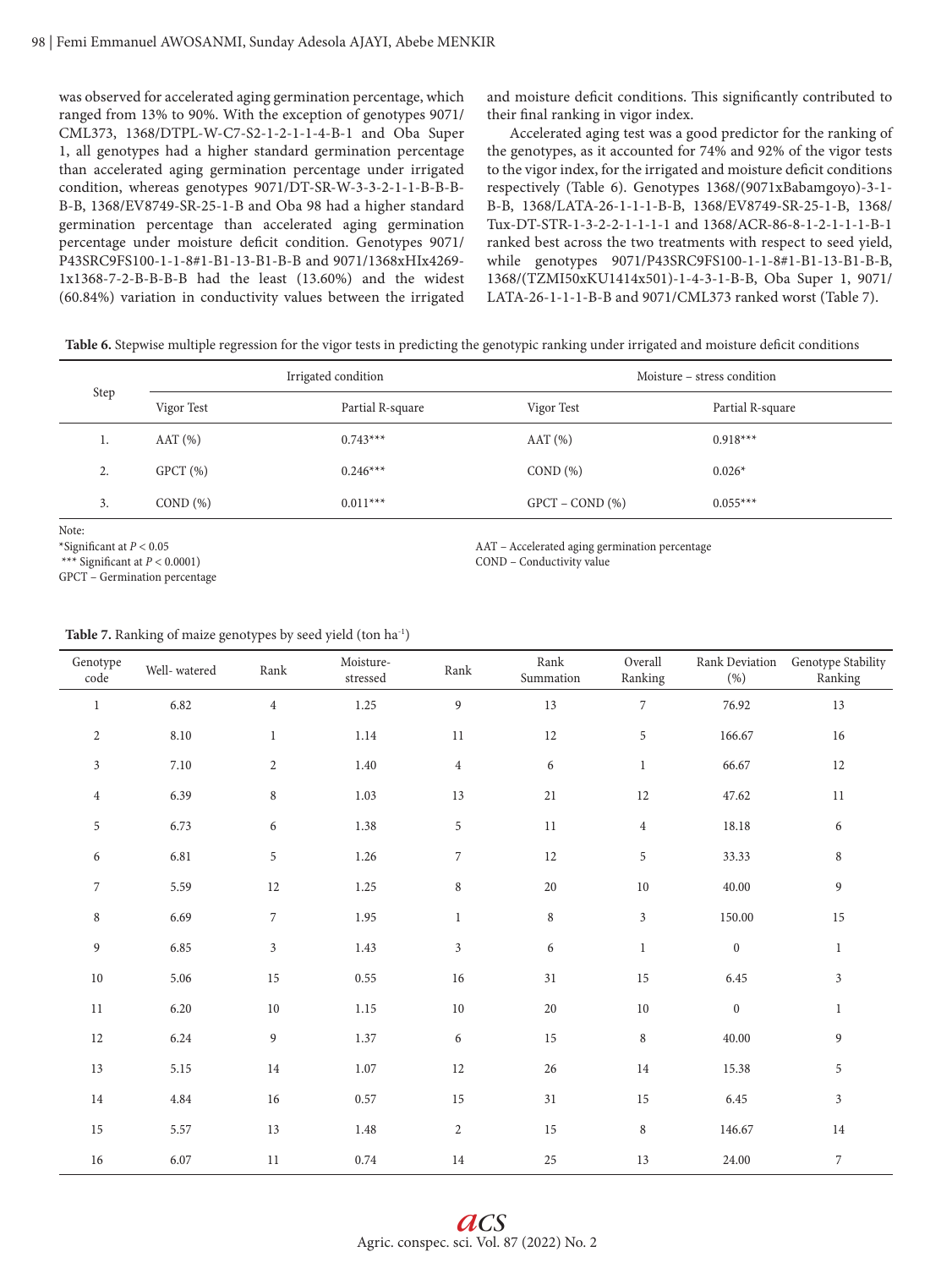Genotypes 3 and 9 had the same and least rank summation and were found to be the most stable across moisture regimes. Only genotypes 9071/DT-SR-W-3-3-2-1-1-B-B-B-B-B, 9071/1368xHIx4269-1x1368-4-1-B-B-B-B, 1368/DTPL-W-C7-S2-1-2-1-1-4-B-1 and 1368/ACR-86-8-1-2-1-1-1-B-1 had comparable ranking for seed yield and seed vigor across the two contrasting moisture regimes (Table 8). Although genotype 1368/LATA-26-1-1-1-B-B was ranked as the overall second best, its ranking for seed vigor was poor. Similarly, genotype 1368/ Obantapa-33-5-1-B-B that had the same rank summation as genotype 5 had a low seed yield ranking.

**Table 8.** Comparison of maize genotype rank summation index for seed yield and vigor

| Genotype<br>code | Genotype<br>Ranking for<br>seed yield | Genotype<br>Ranking for<br>seed vigor | Rank Sum-<br>mation | Ranking        |
|------------------|---------------------------------------|---------------------------------------|---------------------|----------------|
| $\,1$            | 13                                    | 9                                     | 22                  | 13             |
| $\overline{c}$   | 16                                    | 6                                     | 22                  | 13             |
| 3                | 12                                    | $\overline{4}$                        | 16                  | 6              |
| $\overline{4}$   | 11                                    | 12                                    | 23                  | 15             |
| 5                | 6                                     | 5                                     | 11                  | 3              |
| 6                | 8                                     | 16                                    | 24                  | 16             |
| 7                | 9                                     | $\overline{c}$                        | $11\,$              | $\mathfrak{Z}$ |
| 8                | 15                                    | $\,1$                                 | 16                  | 6              |
| 9                | $\,1$                                 | 14                                    | 15                  | 5              |
| 10               | $\mathfrak{Z}$                        | 13                                    | 16                  | 6              |
| 11               | $\,1$                                 | 8                                     | 9                   | $\sqrt{2}$     |
| 12               | 9                                     | 10                                    | 19                  | 11             |
| 13               | 5                                     | 3                                     | 8                   | $\mathbf{1}$   |
| 14               | 3                                     | 14                                    | 17                  | 9              |
| 15               | 14                                    | 7                                     | 21                  | 12             |
| 16               | 7                                     | 11                                    | 18                  | 10             |

# **Discussion**

The impact of moisture deficit on seed vigor varies among species within the same genus and the stage of growth at which moisture deficit occurs. Events occurring within the seed are influenced by the maternal environment (Sinniah et al., 1998; Demir et al., 2008). The physiological quality of seeds that relates with vigor and viability is very important because of its direct and immediate effect on field establishment. The results of this study clearly demonstrated that viability and vigor traits that relate to germination of maize seeds were negatively affected by moisture deficit during seed development. The broader ranges and standard deviations of traits measured under moisture deficit relative to those produced under full-irrigation also suggest that the physiological processes affecting seed quality traits are expressed differently under drought stress (Hampton et al., 1994; Akinwale et al., 2017) and ultimately result in physiologically nonuniform seeds. Therefore, the variation in physiological quality of seeds could result not only from variations in seed size, chemical composition, and the maturity of seeds at the time of harvest but also from inadequate moisture condition of seed-bearing plants.

The detection of significant genotype and, genotype  $\times$  treatment interaction for vigor and the resultant seedling indicated that the ranking of the genotype performance varied from the irrigated to the moisture deficit condition. However, there is the possibility of identifying genotypes that will perform well under both adequate and limiting moisture conditions during seed development. The contribution of the water status of the mother plant environment to the vigor of seeds produced, as measured by accelerated aging germination and bulk conductivity was high, suggesting an inelastic limit to the extent that genotype could compensate for inadequacy in moisture availability in maize (Awosanmi et al., 2016). The interaction between genetic characteristics and moisture conditions determined the quality of the seed and seed performance, as earlier reported by Delouche (2005) and Elias (2006).

According to Woltz and Tekrony (2001), seed lots of high quality showing 70% to 80% germination after the aging test can be considered to have met acceptable minimum level. While this was not achieved in the seeds produced under moisture deficit for all the genotypes, three genotypes had more than 80% germination after the aging test under well-watered condition. The loss in vigor also revealed the level of pre-harvest deterioration that had already taken place within the seed lots. This corroborates the fact that standard germination test alone is not sufficient to detect quality and that vigor is gradually lost in seeds prior to the loss of viability (Hampton and Tekrony, 1995). This assertion became more pronounced in the seeds produced under moisture deficit. Powell (2006) attributed the rate of loss in vigor of seeds to environmental factors. Although seeds are believed to possess repair mechanisms, these mechanisms seemed inadequate to compensate or counter the drought-induced deteriorative processes that resulted in the apparent low vigor of the moisture deficit-produced seeds across all the genotypes.

The rapidity of the loss of vigor, as measured by the conductivity test, was both influenced by the environmental condition in which the seeds developed and the genetic make-up of the seeds. Kilen and Hartwig (1978) reported that impermeability of seed coat was a heritable trait and was apparently derived from differences in seed-coat thickness and composition that are affected by drought (Nooden et al., 1985). The higher the conductivity value, the lower the vigor and vice versa (ISTA, 2018). Seeds produced under the moisture deficit conditions leaked more ions when soaked, depicting a low vigor and a less likelihood of producing a healthy plant stand when sown in the field. According to Bewley and Black (1994), leaked solutes stimulate the growth of fungi and bacteria in the soil, which, in turn, invade the seed and lead to its deterioration. Although a significant percentage of the seeds produced under moisture deficit condition germinated, the vigor was compromised prior to harvesting.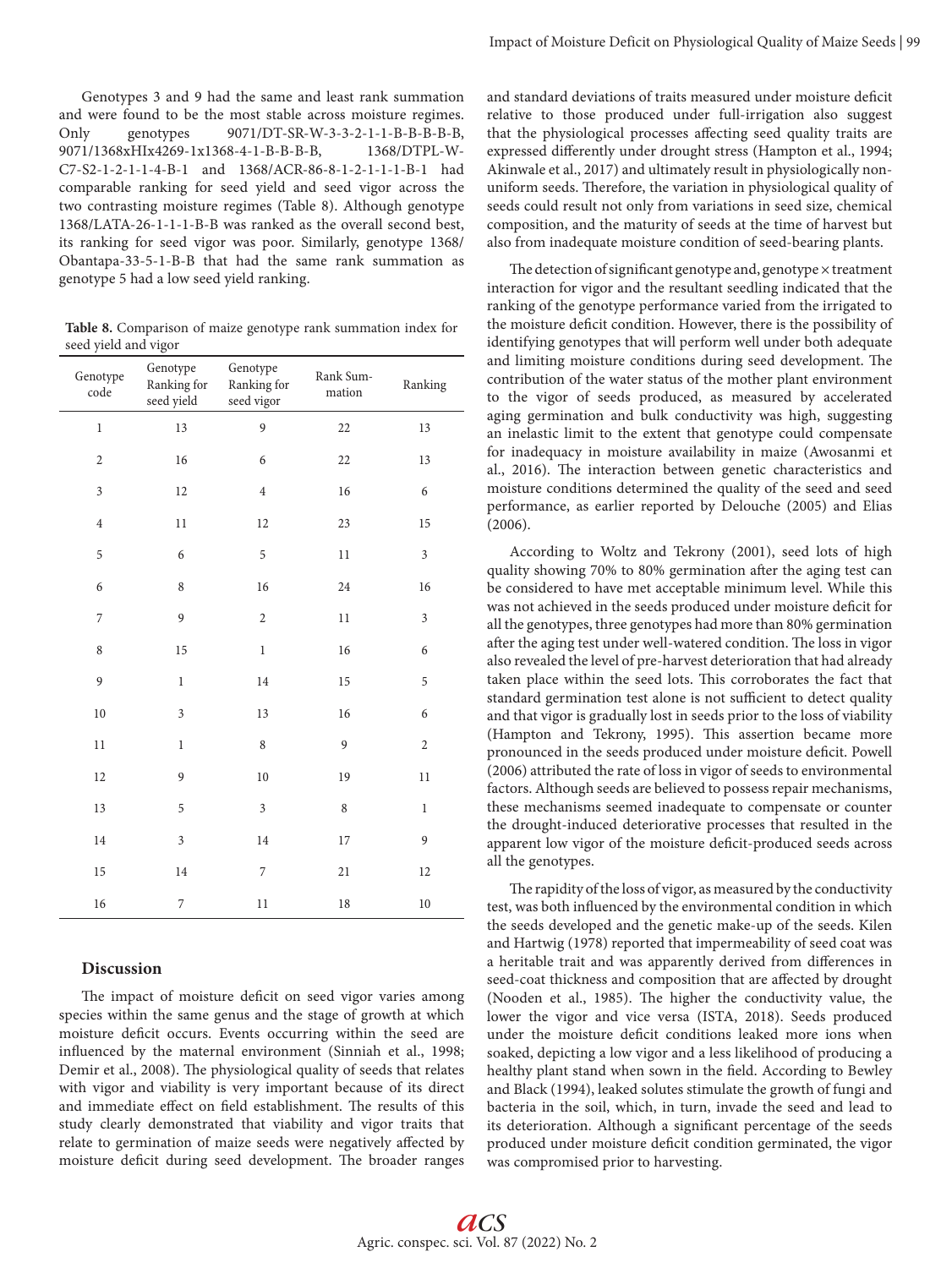However, the genotypes showed a differential seed yield response to moisture deficit. The extent to which genotypic differences contributed to the variability in mean values for the two moisture regimes was quite minimal, as most of the variability was attributed to differences in the moisture condition of the mother plant. These results unequivocally reinforce the thinking that seed mother plants require adequate moisture (Quattar et al., 1987; Bankole et al., 2018) not only during flowering and postflowering stages but also throughout the entire growing season. As the quality of seeds is an important end result of all seed production efforts (Boko et al., 2007), the results of this study showed that such seeds could best be produced with supplemental irrigation in drought-prone areas.

The vigor tests notably accelerated aging germination percentage, provided a fair assessment of the stability of the genotypes for high seed vigor production under adverse weather and the results revealed wide genetic differences that could be exploited for the development of varieties with high seed vigor, even though this had rarely been a breeding objective. Interestingly, the genotypes ranked differently for seed yield and vigor to the extent that no single genotype was among the best five for seed yield and for seed vigor. The lack of consistency in the ranking of the genotypes for seed yield and seed vigor puts plant breeders and commercial seed producers in a dilemma because of its significant implications for selection during varietal development and for large-scale profitable seed production. A newly developed and adapted genotype with high vigor rating will be considered an ideal candidate for release and large-scale seed multiplication for food production. This is because, with such a ranking, the genotype will be expected to tolerate adverse field conditions and give reasonable yield. From a commercial point of view, however, a high seed-yielding genotype will be expected to give a high profit margin for seed producers, because seeds are often sold on a weight basis. The moisture condition of the mother plant that produced this result notwithstanding, this conflicting situation could arise under any condition for plant growth and development. But in reality, plant breeders are rarely confronted with this challenge because seed vigor is rarely considered a selection criterion during varietal development and because viability, measured by standard germination percentage, is often used as index of vigor presuming that viable seeds will be vigorous. Hence, the inclusion of high seed vigor as a selection criterion during evaluation and selection of maize varieties will increase the yield and range of adaptation of maize varieties.

In conclusion, moisture deficit has a profound, measurably negative effect on physiological quality of maize seeds and this has been observed as slow and non-uniform germination and seedling growth, with reduced vigor potential. Therefore, the production of high quality seeds is dependent on adequate moisture supply to the mother-plant, which then makes irrigation and adequate rainfall very essential in production of high quality maize seeds.

## **References**

- Akinwale R. O., Awosanmi F. E., Ogunniyi O. O., Fadoju A. O. (2017). Determinants of Drought Tolerance at Seedling Stage in Early and Extra-Early Maize Hybrids. Maydica 62 (1): 1 - 9
- Awosanmi F. E., Ajayi S. A., Menkir A. (2016). Impact of Moisture Stress on Seed Yield in Tropical Maize. International J Agric Innov Res. 4: 1033 – 1038
- Banga S. S., Kang M. S. (2014). Developing Climate-Resilient Crops. J Crop Improv. 28 (1): 57-87. doi: 10.1080/15427528.2014.865410
- Bankole O., Oluwaranti A., Ajayi S. A., Awosanmi F. E. (2018). Seed Quality and Water Use Efficiency of Different Maturity Groups of Maize in a Rain Forest Location. Proceedings of the 4<sup>th</sup> Annual Conference of the Association of Seed Scientists' of Nigeria,  $24<sup>th</sup> - 28<sup>th</sup>$ June 2018, Akure, Ondo State, Nigeria, p 204 – 220
- Bewley J. D., Black M. J. (1994). Seed's: Physiology of Development and Germination. 2nd ed. New York, Plenum Press
- Boko M., Niang I., Nyong A., Vogel C., Githeko A., Medany M., Osman-Elasha B., Tabo R., Yanda P. (2007). Africa. In: Climate Change 2007: Impacts, Adaptation and Vulnerability., Contribution of Working Group II to the Fourth Assessment Report of the Intergovernmental Panel on Climate Change (Parry M. L., Canziani O. F., Palutikof J. P., van der Linden P. J., Hanson C. E., eds), Cambridge University Press, Cambridge, pp. 433-467
- Bradford K. J. (1994). Water Stress and the Water Relations of Seed Development: A Critical Review. Crop Sci. 34 (1): 1-11. doi: 10.2135/ cropsci1994.0011183X003400010001x
- Champolivier L., Merrien A. (1996). Effects of Water Stress Applied at Different Growth Stages of *Brassica napus* L. var. Oleifera on Yield, Yield Components and Seed Quality. Eur J Agron. 5 (3/4): 155-160. doi: 10.1016/s1161-0301(96)02004-7
- Delouche, J. C. (2005). Seed Quality and Performance SEEDnews: The International Seed Magazine September/October. Available at: https:// seednews.com.br/artigos/1256-seed-quality-and-performanceedicao-setembro-2005 [Accessed: 12 03. 2021].
- Demir I., Ashirov A. M., Mavi K. (2008). Effect of Seed Production Environment and Time of Harvest on Tomato (*Lycopersicon esculentum*) Seedling Growth. Res J Seed Sci 1 (1): 1 – 10. doi: 10.3923/ rjss.2008.1.10
- Dornbos D. L., Mullen R. E. (1991). Influence of Stress during Soybean Seed Fill on Seed Weight Germination and Seedling Growth Rate. In: Basic Mechanisms and Agricultural Implications. Seed Quality, (Basra A. S., ed.), Binghamton Food Products Press Inc., pp. 45-76
- Elias S. G. (2006). Seed Quality Testing. In Handbook of Seed Science and Technology. The Harworth Press Inc, pp. 561-596
- Fakorede M. A. B., Agbana S. B. (1983). Heterotic Effects and Association of Seedling Vigor with Mature Plant Characteristics and Grain Yield in Some Tropical Maize Cultivars. Maydica 27: 327-338
- Heatherly L. G. (1993). Drought Stress and Irrigation Effects on Germination of Harvested Soybean Seed. Crop Sci. 33 (4): 777-781. doi: 10.2135/cropsci1993.0011183X003300040029x
- Hampton J. G., Lungwangwa A. L., Hill K. A. (1994). The Bulk Conductivity Test for Lotus Seed Lots. Seed Sci Technol. 22: 177 – 180
- Hampton J. G., TeKrony D. M. (1995). Handbook of Vigor Test Methods. 3rd. ed. Zurich, International Seed Testing Association
- ISTA (2018). The Germination Test. International Rules for Seed Testing. 2018. ed. Switzerland, International Seed Testing Association
- Khayatnezhad M., Gholamin R., Jamaatie-Somarin S. H., Zabihi-Mahmoodabad R. (2010). Effects of PEG Stress on Corn Cultivars (*Zea mays* L.) at Germination Stage. World Appl. Sci. J 11 (5): 504-506
- Kilen T. C., Hartwig E. E. (1978). An Inheritance Study of Impermeable Seed in Soybeans. Field Crops Res. 1: 65-70
- McCarthy N., Lipper L., Branca G. (2011). Climate-Smart Agriculture: Smallholder Adoption and Implications for Climate Change Adaptation and Mitigation. Mitigation of Climate change in Agriculture Series (FAO) (4) Rome
- Neufeldt H., Kristjanson P., Thorlakson T., Gassner A., Norton-Griffiths A., Place F., Langford K. (2011). Making Climate – Smart Agriculture Work for the Poor. World Agroforestry Centre Policy Brief 12. Nairobi, Kenya: World Agroforestry Centre. Available at: http://blog. worldagroforestry.org [Accessed 10 01. 2019].
- Nooden L. D., Blakley K. A., Grzybowski J. M. (1985). Control of Seed Coat Thickness and Permeability in Soybean. Plant Physiol. 79 (2): 543-545. doi: 10.1104/pp.79.2.543